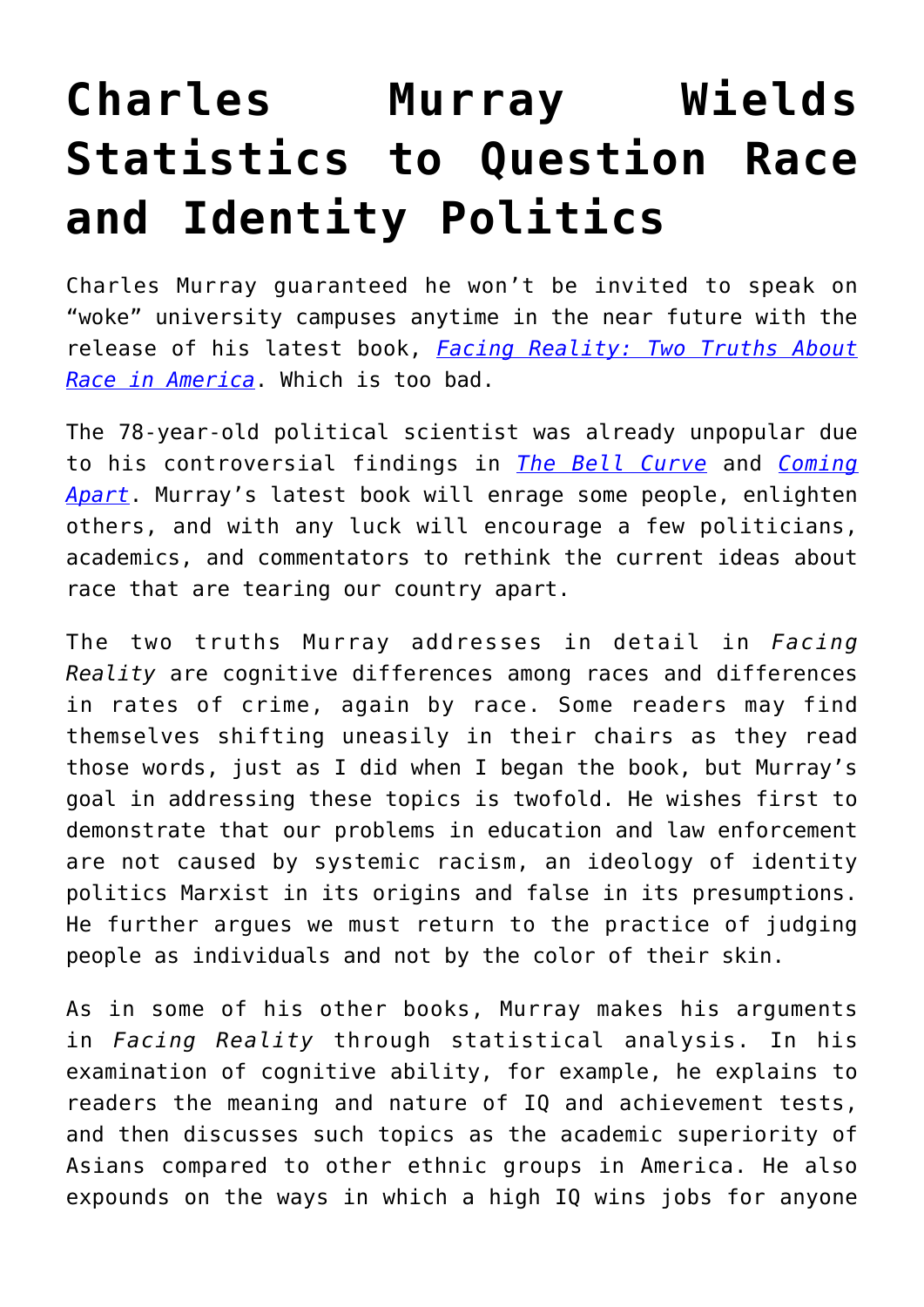of any race entering certain professions, and the detrimental effects of admitting students into universities or professional schools based on their race rather than on their individual abilities.

Murray employs this same analytic approach to the anomalies of race and crime. Here's just one example: He looks at the database for New York City murders and finds that of the 1,906 blacks killed from 2006-2017, 89 percent were killed by African Americans. Latinos committed 10 percent of these murders, and just 0.6 percent of black homicide victims died at the hands of whites. These figures, Murray writes, are "useful as a counterweight to much of the rhetoric from the Black Lives Matter movement."

In his last chapter, "If We Don't Face Reality," Murray directly confronts identity politics and the dangers it poses to our republic. He discusses the ways in which this ideology, with its manifold prejudices, squashes honest scientific and medical research, misleads our lawmakers, misdirects our policies, and creates division by separating people into groups rather than looking at them as individuals.

He then raises some valid questions about the future. What if, for example, working-class and middle-class whites adopt identity politics, as some will surely do? What if our universities, corporations, and governments continue to place more emphasis on racial preferences than on talent and skill? Fighting white privilege may appeal to some faculty members in an Ivy League university or to the Disney board of directors, but as Murray tells us, most white citizens:

believe that everyone has a God-given right to be treated equally. Now all of them are being told that they are privileged and racist, and they are asking on what grounds. They are living ordinary lives, with average incomes, working hard to make ends meet. They can't see what 'White privilege' they have ever enjoyed.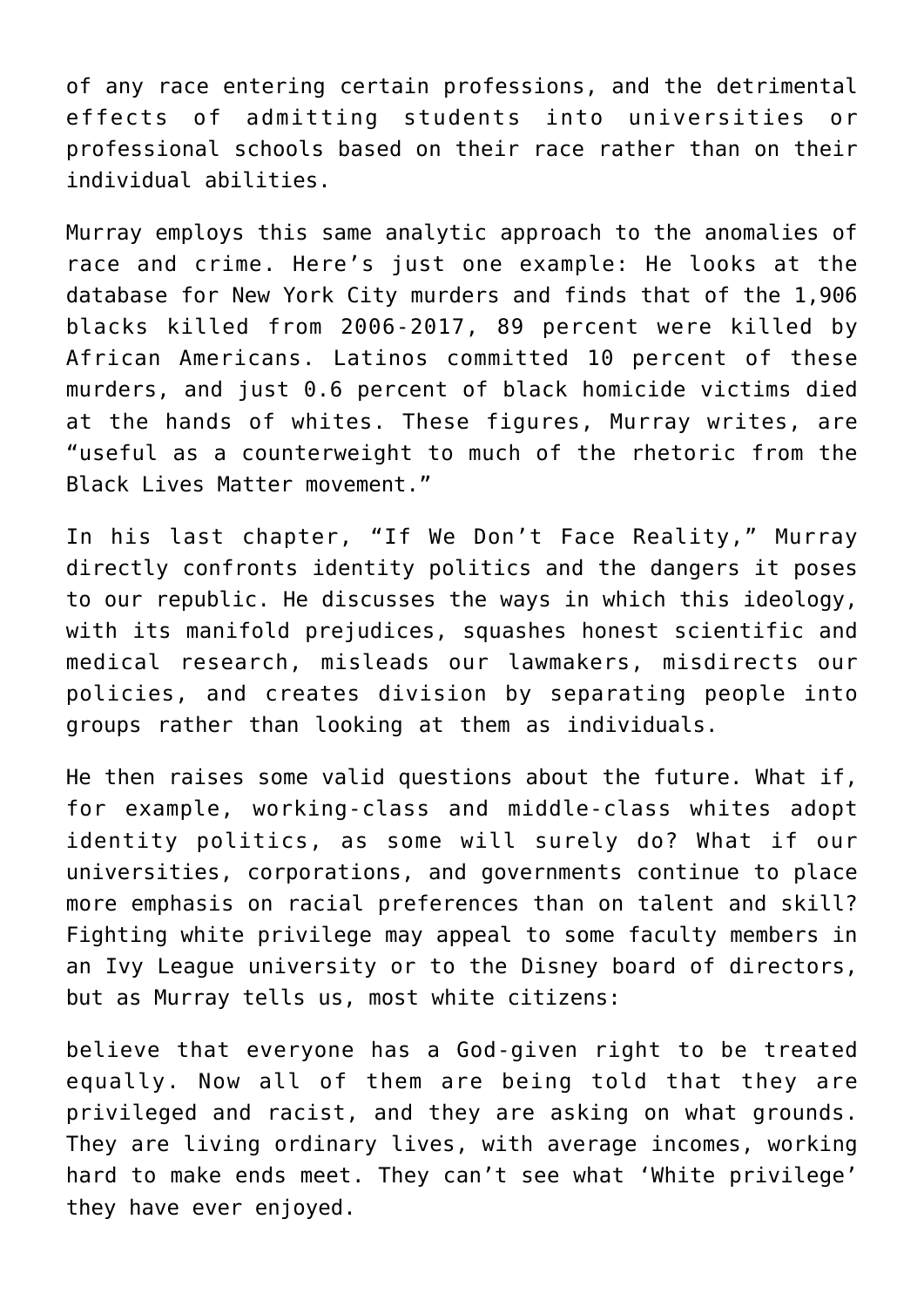An aside: Until she broke her femur bone a few months back, an 86-year-old white woman, Julia, worked in the laundromat where I take my clothes. Had I lauded her white privilege, I hope she might have whacked me upside the head with a bottle of laundry detergent. There are untold millions like her all across the country.

Near the end of *Facing Reality*, Murray offers a healthy remedy to the virus of systemic race theory currently infecting our country. It's worth quoting here in full:

The return to an embrace of the American creed must be a celebration of America's original ideal of equality under the law. The good news is that there is indeed much for us to celebrate in common. When we turn away from the television news and social media feeds on our glowing digital rectangles and focus instead on our actual day-to-day interactions with Americans who don't look like us, we see abundant evidence that the optimism and good will that have been hallmarks of Americanism remain essentially intact at the micro level, though perhaps a bit frazzled.

In his [First Inaugural Address](https://avalon.law.yale.edu/19th_century/lincoln1.asp), Abraham Lincoln said of Southerners and Northerners, "We must not be enemies. Though passion may have strained it must not break our bonds of affection. The mystic chords of memory, stretching from every battlefield and patriot grave to every living heart and hearthstone all over this broad land, will yet swell the chorus of the Union, when again touched, as surely they will be, by the better angels of our nature."

Charles Murray delivers this same message in *Facing Reality*.

*Dear Readers,*

—

*Big Tech is suppressing our reach, refusing to let us*